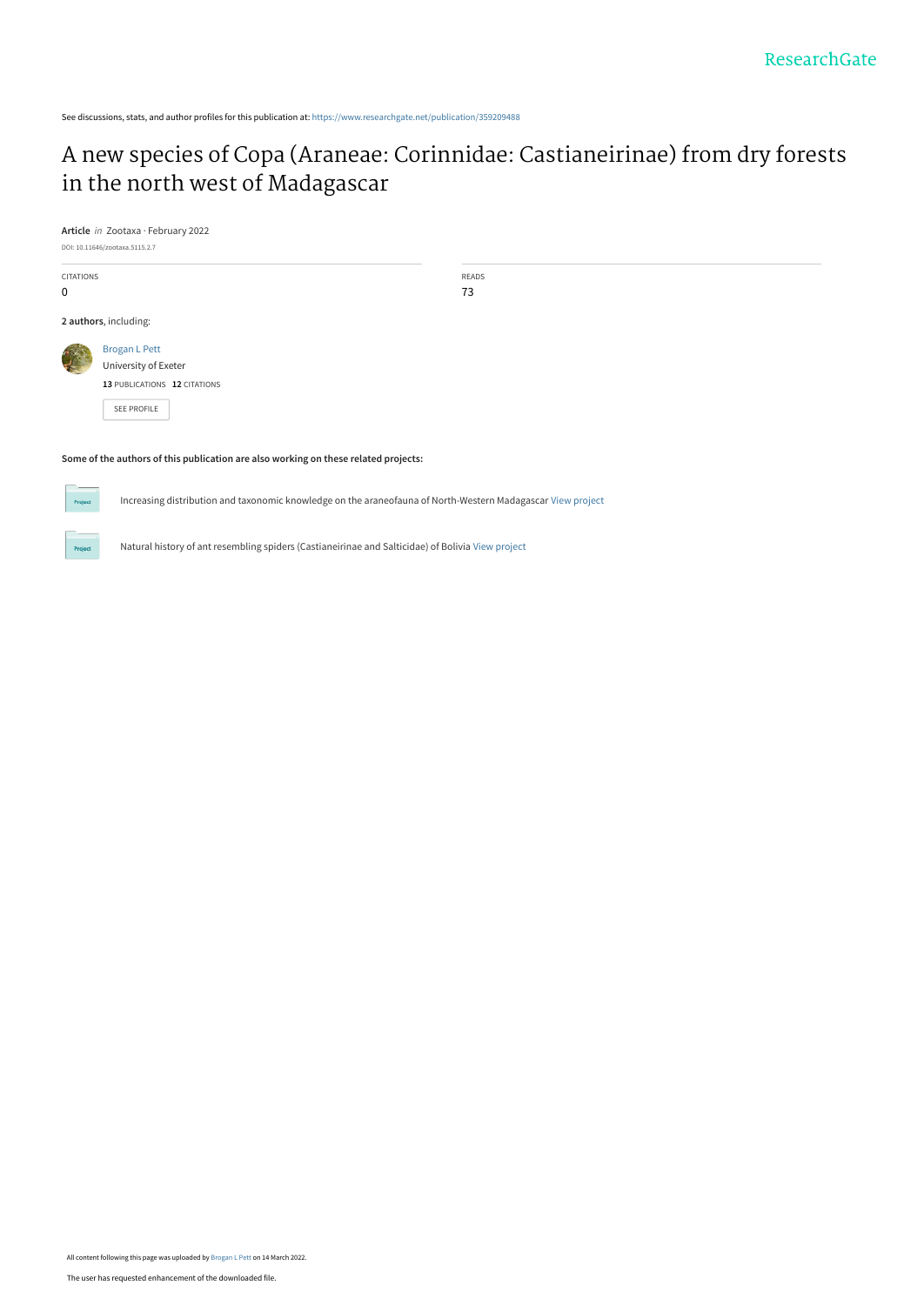





https://doi.org/10.11646/zootaxa.5115.2.7

http://zoobank.org/urn:lsid:zoobank.org:pub:A33E7563-28AC-43E0-8B6D-2DE7E571AB07

# **A new species of** *Copa* **(Araneae: Corinnidae: Castianeirinae) from dry forests in the north west of Madagascar**

#### BROGAN L. PETT<sup>1,2,3\*</sup> & PAUL BIENVENU RABEMANANJARA<sup>4,5</sup>

*1 SpiDivERse, Biodiversity Inventory for Conservation (BINCO), Walmersumstraat 44, 3380 Glabbeek, Belgium. 2 Centre for Ecology and Conservation, College of Life and Environmental Sciences, University of Exeter, Penryn Campus, Penryn, Cornwall, TR10 9FE, UK.*

*3 Operation Wallacea, Lincolnshire, UK.*

*4 Development and Biodiversity Conservation Action for Madagascar (DBCAM), Antananarivo, Madagascar.*

*5 Faculté des Sciences, de Technologies et de l'environnement (FSTE), Université de Majunga, Mahajanga, Madagascar. https://orcid.org/0000-0001-6395-917X*

*\* Corresponding author.* [�](mailto:brogan.pett@outlook.com; Spidiverse@binco.eu)*brogan.pett@outlook.com; Spidiverse@binco.eu; [h](https://orcid.org/0000-0002-0461-3715)ttps://orcid.org/0000-0002-0461-3715*

### **Abstract**

A new species of the castianeirine spider genus *Copa* Simon, 1885, is described from northwestern Mahamavo region in Madagascar. *Copa sakalava* **sp. nov.** (♂♀) is illustrated and diagnosed against continental Afrotropical congeners.

**Key words:** Species discovery, taxonomy, Mahamavo, cryptic, spider

### **Introduction**

Castianeirinae (Araneae: Corinnidae) is a group of predominantly tropical, slender, fast-running spiders that often mimic ants. In the Afrotropical region, a few genera have cryptic colouration and instead resemble wolf spiders (Lycosidae). *Copa* Simon, 1885 is one such genus, containing six species distributed throughout Africa and southern Asia, and *Copa kabana* Raven, 2015 from Australia (WSC, 2022). *Copa* is the only described primarily leaf-litter dwelling genus of the lycosiform castianeirines in the Afrotropical region (Haddad, 2013).

Haddad (2013) revised the continental Afrotropical species of *Copa* and alluded to a rich fauna on the island of Madagascar with more than (now) 40 undescribed species of the genus (Haddad, *pers. comm.*). Research on castianeirines on Madagascar lags substantially behind that of continental Africa. Although, Haddad (2021) recently described the monotypic endemic genus *Griswoldella* to accommodate *Griswoldella aculifera* (Strand, 1916). Two species of *Copa* were described from Madagascar over a hundred years ago, with *Copa lineata* Simon, 1903 described from a single juvenile and the holotype is now lost, thus will likely be declared a *nomina dubia* (Haddad, *pers. comm*). *Copa auroplumosa* Strand, 1907 was declared *nomina dubia* already due to a poor description coupled with destroyed type material (see: Nentwig *et al*. 2020).

A biodiversity inventory focussing on the spider fauna of an area of the enigmatic dry forests of north-western Madagascar was initiated in 2017 between the Biodiversity Inventory for Conservation (BINCO: www.binco.eu) and Operation Wallacea (www.opwall.com). Previous research discovered a new *Ocyale* Audouin, 1826 (Lycosidae) in the region (Jocque *et al*. 2017).

In this paper, we describe a new species: *Copa sakalava* **sp. nov.**  $(\sqrt{2})$  from the north-western dry forests of the Mahajanga region.

## **Materials and methods**

Spiders were collected at night in June-August 2018 during an Operation Wallacea expedition in north-western Madagascar (Fig.1). All material is preserved in 70% ethanol. The left pedipalp of the male holotype was dissected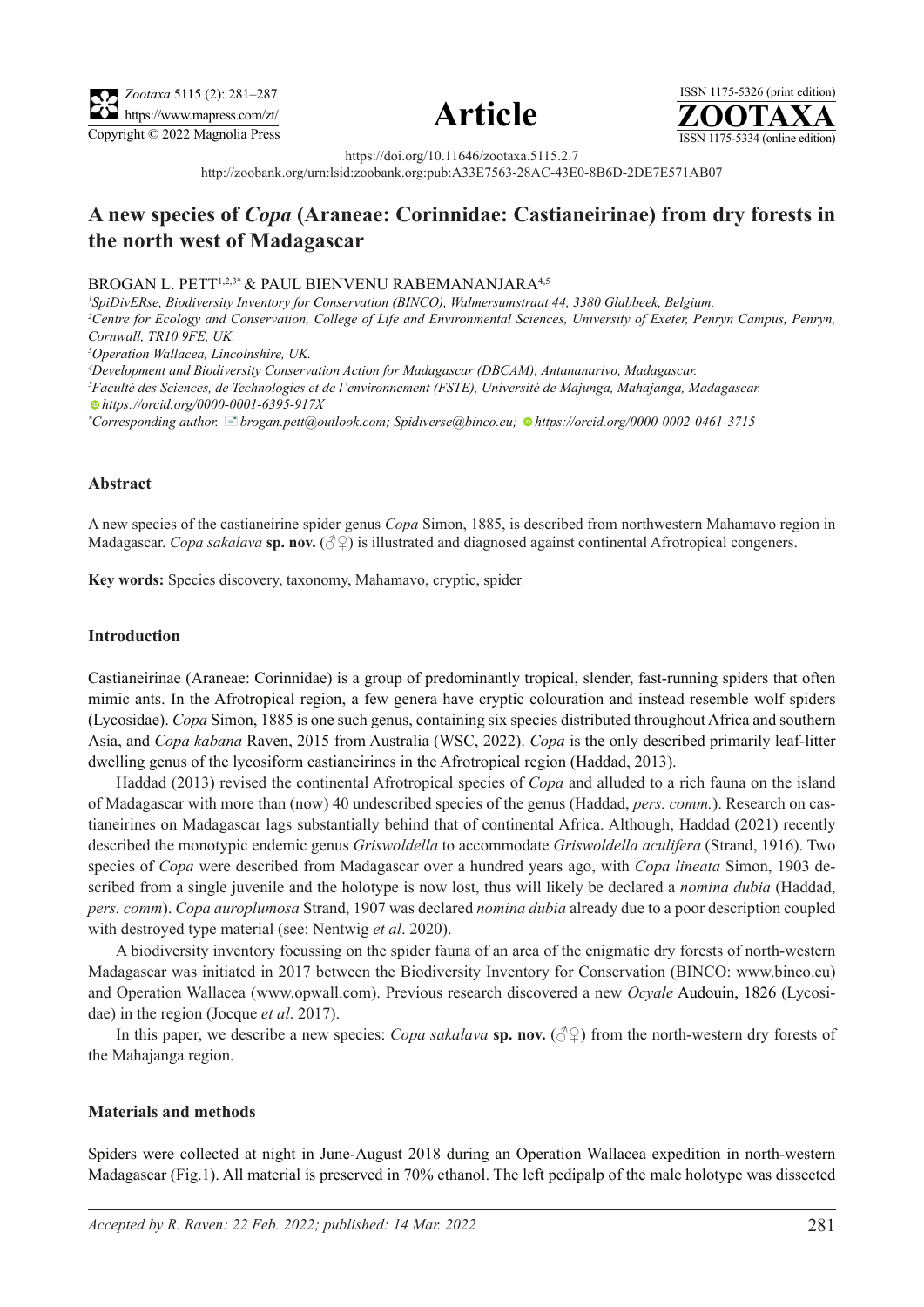and illustrated. The illustrated female paratype epigyne was first dissected using a custom-made fine hooked needle to excise the epigynal plate, digested in warm lactic acid solution for 3-5 minutes before being observed in methyl salicylate. The cleared epigyne was temporarily prepared on a slide and examined with a compound microscope. Examinations were carried out with an AmScope ZM-4T stereomicroscope or an Olympus BX61. Images were taken using either a Leica M125C automontage system or an Olympus BX61 with a DP74 camera. All images were z-stacked with between 10–30 images merged into a single photomontage using Helicon Focus 6.7 (www.heliconsoft.com). Images were adjusted in Adobe Photoshop version 21.0.1 for contrast and white balance. Plates were also composed in Adobe Photoshop.



**FIGURE 1.** Type locality of *Copa sakalava* **sp. nov.**

Abbreviations:  $AER$  = anterior eye row,  $AL$  = abdomen length,  $AME$  = anterior median eyes,  $ALE$  = anterior lateral eyes,  $AW =$  abdomen width,  $CD =$  copulatory ducts,  $CH =$  carapace height,  $CL =$  carapace length,  $CO =$ copulatory openings, CW = carapace width, PME = posterior median eyes, PLE = posterior lateral eyes, PER = posterior eye row,  $SL =$  sternum length,  $ST I & ST II =$  spermathecae I (posterior) and II (anterior),  $SW =$  sternum width,  $TL = total length$ .

Collection abbreviation: **RMCA**—Royal Museum for Central Africa, Tervuren, Belgium (R. Jocqué).

**Nomenclatural acts.** This published work and the nomenclatural acts it contains have been registered in Zoobank: urn:lsid:zoobank.org:act:81D387D6-DC60-481A-A22A-0C47100F7985. The LSID for this publication is: urn:lsid:zoobank.org:pub:C57D9FEC-26EB-4AD9-9004-426ADAF29F87.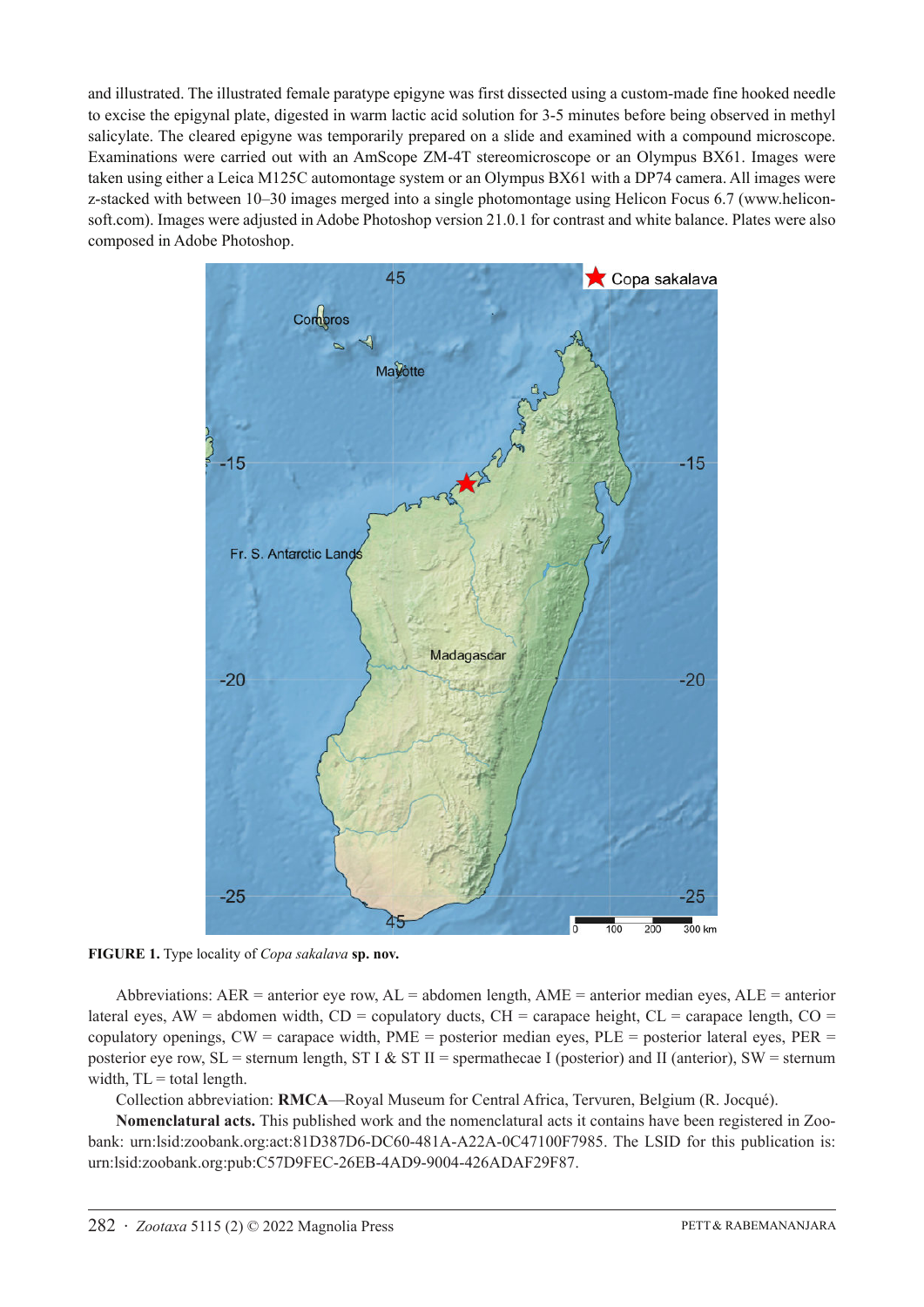# **Results**

**Taxonomy**

**Family Corinnidae Karsch, 1880**

# **Subfamily Castianeirinae Reiskind, 1969**

# **Genus** *Copa* **Simon, 1885**

Type species: *Copa flavoplumosa* Simon, 1885, by monotypy.

**Diagnosis.** Recognised from other cryptic lycosiform Castianeirinae by the presence of fine proximal and distal dorsal setae on the anterior patellae and proximal and distal spines on the posterior patellae that are clearly shorter than the particular leg segment. Additionally, the AME are *ca.* 1.25-1.50 times ALE diameter and the carapace is typically 3.30-3.75 times broader than PER (Haddad, 2013).

## *Copa sakalava* **Pett, sp. nov.**

http://zoobank.org/81d387d6-dc60-481a-a22a-0c47100f7985 Figs 2–10

**Material Examined.** Holotype ♂. MADAGASCAR: -15.504529, 46.708601, Mariarano, 19 June 2018, forest, 21:07h, Brogan L. Pett leg (RMCA\_ARA\_ 247355).

Paratypes: 2 ♀, MADAGASCAR: -15.478513, 46.683486, Mariarano, 17 June 2018, forest patch near riverbank, 20:00h, Brogan L. Pett leg (RMCA\_ARA\_247356).

**Etymology.** The species epithet honours the Sakalava ethnic group of Madagascar from the region of the type locality. It is a noun in apposition.

**Diagnosis.** *Copa sakalava* **sp. nov.** is readily distinguished from all other *Copa* by: broad embolus with 1.5 turns, with the final half turn directed prolaterally, extending around  $1/3<sup>rd</sup>$  to  $\frac{1}{2}$  of the length back across the basal embolus coil (rather than long, thin, and extending to apex of cymbium in *C. flavoplumosa,* or relatively straight and medium width, extending to cymbial apex in *C. kei* Haddad, 2013). Additionally, *Copa sakalava* **sp. nov.** has a sharp but stubby paracymbial spine retrolaterally. Females are distinguished primarily by the lateral chamber of the CD that joins the median path of CD mid-way between the CO and connection between ST and CD, in ventral view the large semi-circular epigynal hood is also unique in the genus.

**Taxonomic notes.** *Copa sakalava* sp. nov. is the only species in the genus currently known to have a mostly uniform orangish brown habitus and, at present, it may be utilised as a diagnostic character. However, with a revision with more than 40 new species from Madagascar pending, we consider the apparent uniqueness of this character may quickly lose value.

## **Description**

**Male** (holotype: RMCA\_ARA\_ 247355)

Measurements. TL 5.30, CL 2.68, CW 2.07, CH 1.12, SL 1.34, SW 1.12, AL 2.62, AW 1.72, chelicera length 0.77, chelicera width 0.43. Legs. I: 1.76, 0.71, 1.42, 1.36, 1.16. II: 1.69, 0.48, 1.20, 1.38, 1.10. III: 1.80, 0.79, 1.24, 1.67, 0.98. IV: 2.50, 1.02, 1.90, 2.58, 1.17. Eyes: AME—0.10, ALE—0.08, PME—0.09, PLE—0.08.

*Colouration:* Carapace orange to brownish-orange (Figs. 2, 4), slightly darker at margins and lighter around fovea. Ocular region black. Broad, indistinct line of feathery black setae from PER to posterior slope of carapace. Black erect setae in line extending straight from just posterior of PME to just anterior to fovea. Sternum bright yellowish-orange (Fig. 3), coxae all paler. Dorsal sclerite deep reddish-orange, otherwise abdomen dorsally beige to greyish, venter beige to cream, epigastric region orangish. Legs I & II generally yellowish-brown, legs III & IV generally brownish-orange and clearly darker than first two pairs. Mt III & IV deep orangish-red.

*Carapace:* Broad, width about  $4/5<sup>th</sup>$  length. Highest point at fovea, sloping abruptly posterior to fovea.

*Sternum:* Broad, shield-shaped, anterior ridge straight. Widest between coxae II and III.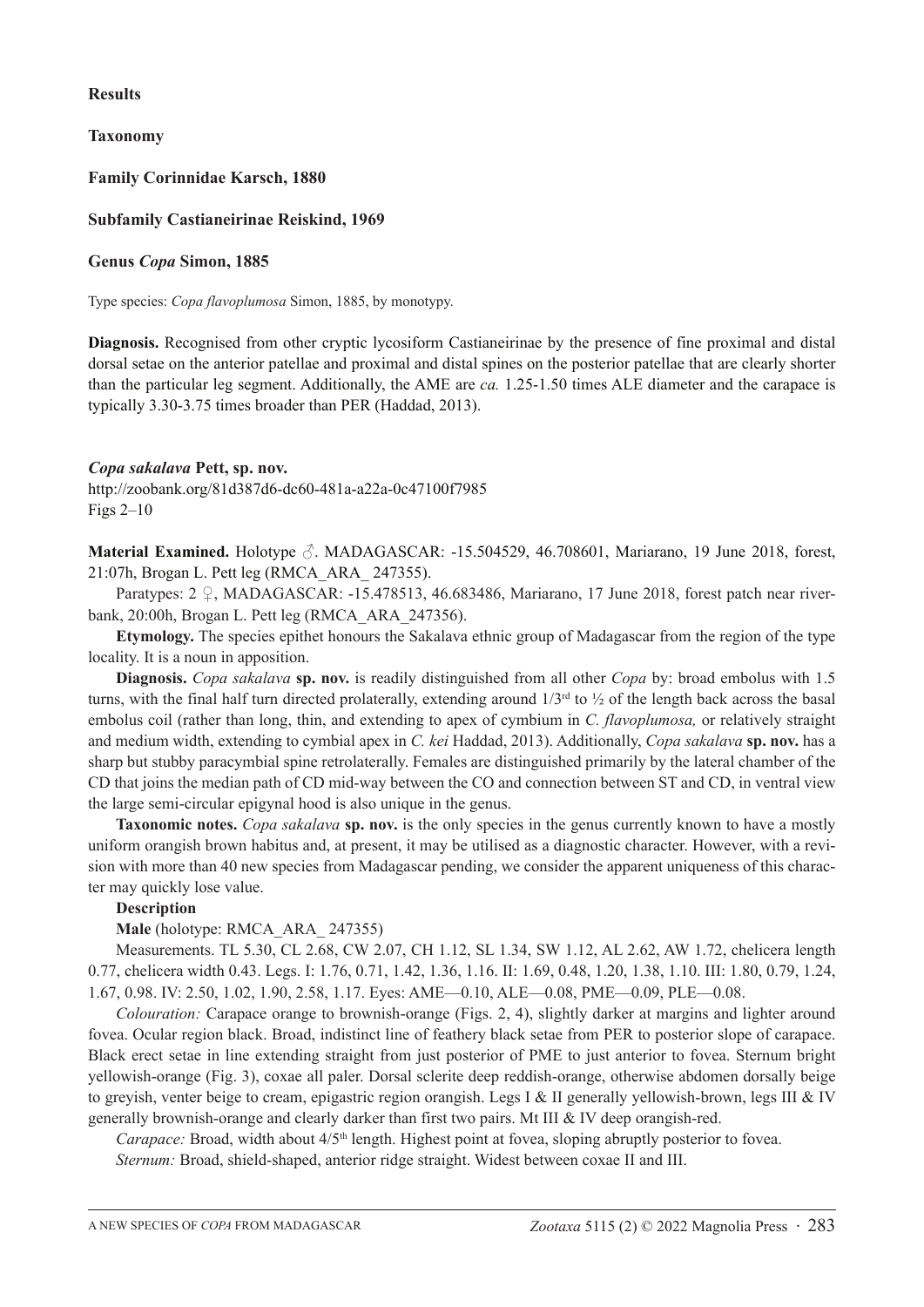

**FIGURES 2**–**4.** *Copa sakalava* **sp. nov.** Male holotype habitus. 2 dorsal, 3 line drawing of dorsal habitus detail, 4 ventral.

*Eyes:* AER procurved with AMEs largest, close to touching ALE. PER strongly procurved, with PME slightly larger larger than PLE. Strong, short, ocular setae in horizontal rows of six between PLE and PME.

*Legs:* Dorsal, prolateral and retrolateral spines absent from tibiae I, II. All femora with sparse erect ventral setae, patellae with and fine, long setae dorsally. Femur IV distinctly broader than others. Ti, Mt and Ta with dorsal, prolateral and retrolateral trichobothria.

*Chelicerae:* Covered with relatively long, erect setae on anterior face. Two teeth on retromargin, well-spaced, about equal-sized, distal tooth slightly larger.

*Abdomen:* Six strong straight setae on anterior margin of dorsal sclerite. Dorsal sclerite around half length of abdomen and posterior margin bifid. Dorsum covered by short straight black setae and feathery black setae, denser at lateral margins. Venter with sparser black setae. Inframamillary sclerite small, circular, with dense short setae. Epigastric region with moderate sclerotisation and straight black setae medially, absent laterally.

*Palp:* (Figs. 8, 9) Cymbium orange to brown. One large prolateral spine on tibia, one on prolateral edge of cymbium. Retrolateral paracymbial spine sharp but stubby. Tegulum pear-shaped with sperm duct deep purple to black.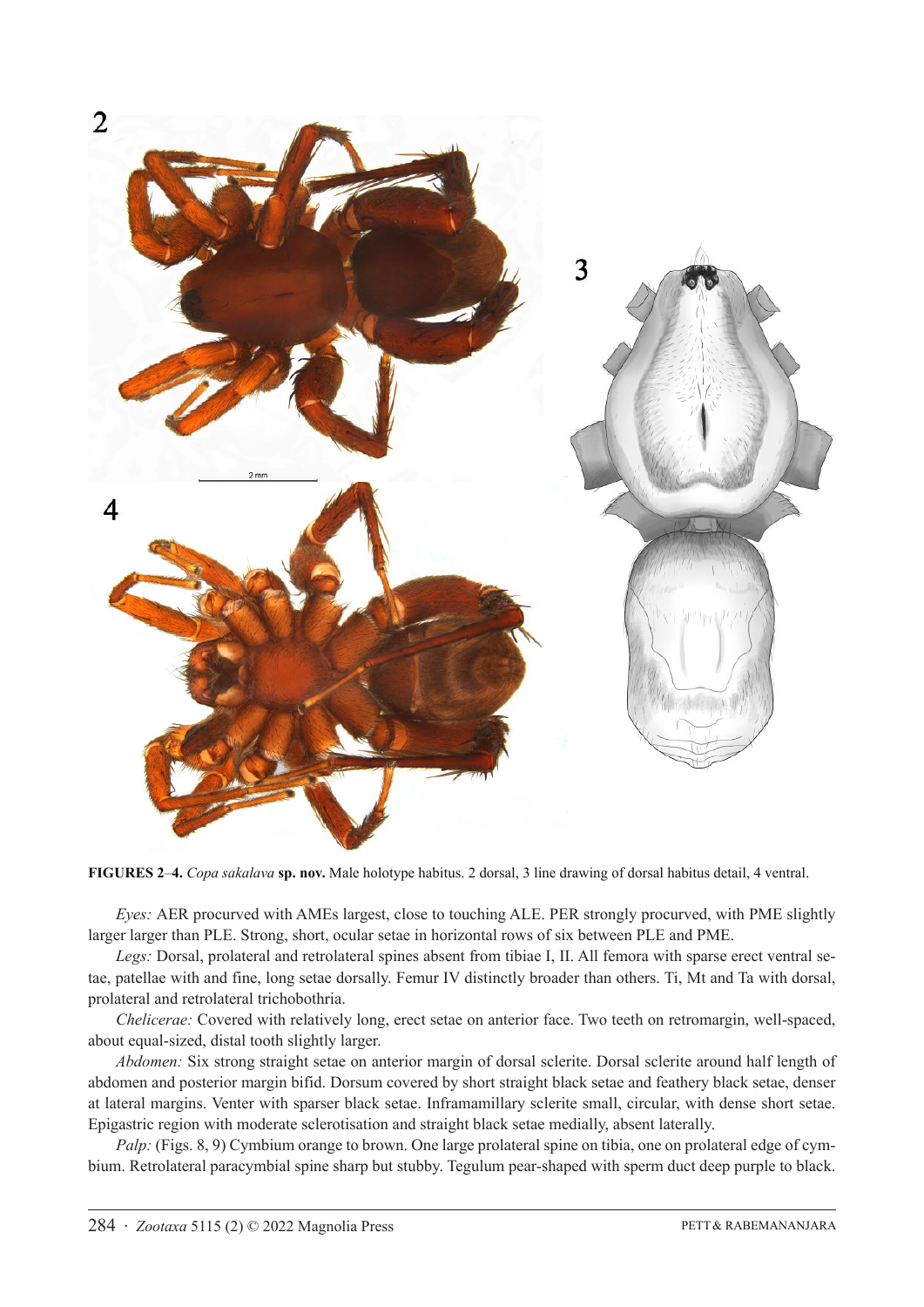Embolus with relatively broad basal ridge around 2/3 width of cymbium, distally to ridge-embolic turn broader, around  $\frac{3}{4}$  width of cymbium, turning  $1\frac{1}{2}$  times with embolus tip directed prolaterally and extending between  $1/3$ and ½ length of distal coil. Several thicker short setae at apex of cymbium.

*Leg spination*: I: F = pl1 do3 rl1, P = d1, Ti = plv2 rlv2 (one additional much smaller spine plv), Mt = plv2 rlv2 . II:  $F = p11$  do3 rl1,  $P = d1$ ,  $Ti = p1v2$  rlv2 (one additional much smaller spine plv),  $Mt = p1v2$  rlv2. III:  $F = p12$  do3 rl2, P = do1, Ti = pl2 d1 rl3 plv3 rlv3, Mt = pl1 do4 rl1 plv2 rlv2. IV: F = pl2 d3 rl2, P = d1, Ti = pl2 d1 rl3 plv2 rlv2, Mt = pl2 d4 rl2 plv2 rlv2.



**FIGURES 5**–**7.** *Copa sakalava* **sp. nov.** Female paratype habitus. 5 dorsal, 6 detail of dorsal habitus, 7 ventral.

#### **Female** (paratype)

Measurements. TL 6.36, CL 2.82, CW 2.12, CH 1.12, SL 1.42, SW 1.24, AL 3.54, AW 2.68, chelicera length 1.00, chelicera width 0.52. Legs. I: 1.82, 0.78, 1.48, 1.28, 1.00. II: 1.78, 0.70, 1.36, 1.30, 0.86. III: 1.73, 0.70, 1.22, 1.60, 0.88. IV: 2.04, 0.80, 1.44, 2.38, 1.10. Eyes: AME—0.10, ALE—0.08, PME—0.10, PLE 0.08. AME—ALE 0.02, PLE—PME—0.05, AME-PME—0.14, ALE-PLE—0.04.

Shape, colouration, details of eyes, legs and chelicerae all as in male, except: dorsal sclerite very small, covering only around  $1/8<sup>th</sup>$  of dorsum, light brownish orange.

*Epigyne:* (Figs. 10, 11). Roughly square due to lateral chamber of CD, large semi-circular external ridges with lightly translucent hood around midpoint of epigyne, hood margin anteriorly at lateral margin of ST and touching at their mid-point for 1/3 their length posteriorly; CO just posterior to anterior apex of hood, CD highly distinctive, directed dorsally and slightly obliquely toward both ventral portion of CD and lateral chamber of CD (in anterior view) situated between CO and distinctive looped connection of CD to posterior end of ST II.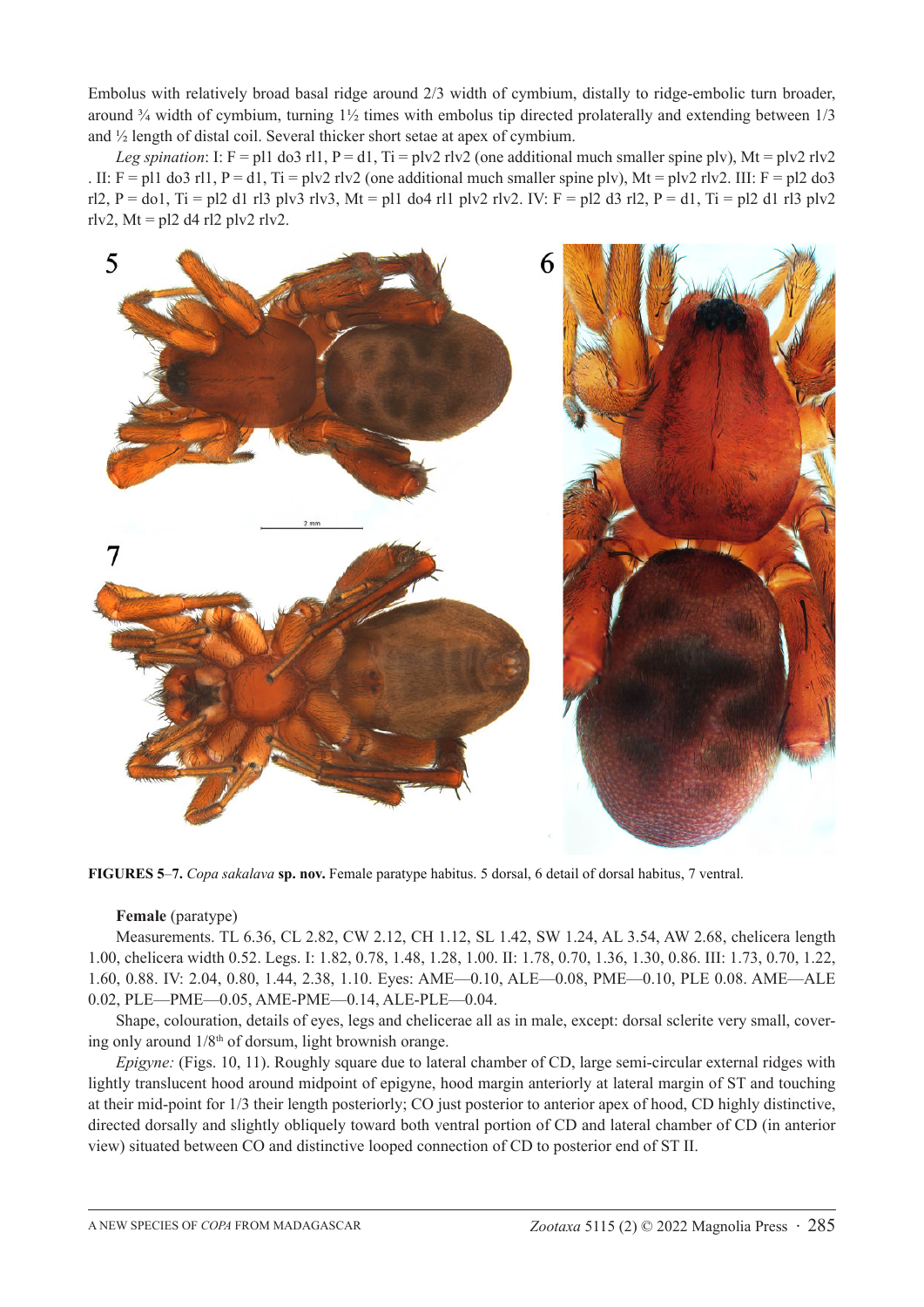

**FIGURES 8**–**11.** *Copa sakalava* **sp. nov.** genitalia illustrations. 8-9 male pedipalp, 10-11 female epigyne. 8, 10 ventral, 9 retrolateral, 11 dorsal. CO = copulatory openings, CD = copulatory duct, Em = embolus, FD = fertilisation duct, H = epigynal hood, LC = Lateral chamber of copulatory duct,  $PcS =$  paracymbial spine, SD = sperm duct, St = subtegulum, ST I & ST II = spermathecae I and II. Scale bar for  $10 \& 11 = 0.25$ mm.